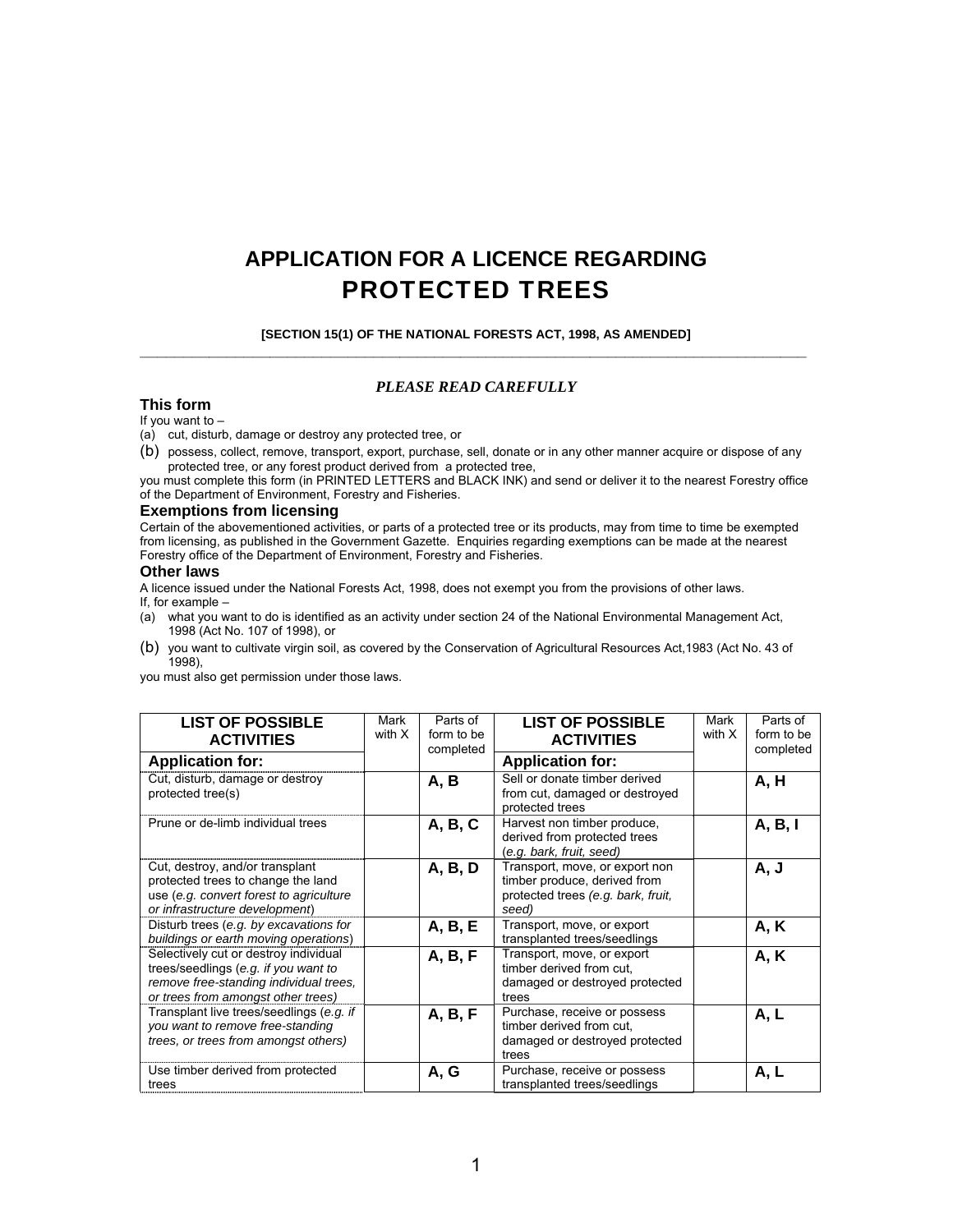## **A PARTICULARS OF APPLICANT AND GENERAL INFORMATION**

| Name of applicant                                                            |                       |   |       |              |  |       |  |          |        |  |
|------------------------------------------------------------------------------|-----------------------|---|-------|--------------|--|-------|--|----------|--------|--|
| ID Number +                                                                  |                       |   |       |              |  |       |  |          |        |  |
| Postal address                                                               |                       |   |       |              |  |       |  |          |        |  |
|                                                                              |                       |   |       |              |  |       |  |          |        |  |
|                                                                              |                       |   |       |              |  |       |  |          |        |  |
| <b>Residential address</b>                                                   |                       |   |       |              |  |       |  |          |        |  |
|                                                                              |                       |   |       |              |  |       |  |          |        |  |
|                                                                              |                       |   |       |              |  |       |  |          |        |  |
| Fax number                                                                   |                       |   |       |              |  |       |  |          |        |  |
| Telephone number                                                             |                       |   |       |              |  |       |  |          |        |  |
|                                                                              | Cellular phone number |   |       |              |  |       |  |          |        |  |
| E-mail address                                                               |                       |   |       |              |  |       |  |          |        |  |
| Gender:                                                                      | м                     | F | Race: | <b>Black</b> |  | White |  | Coloured | Indian |  |
| (Mark with X)<br>(Mark with $X$ )                                            |                       |   |       |              |  |       |  |          |        |  |
| † ATTACH A CERTIFIED COPY OF YOUR IDENTITY DOCUMENT TO THIS APPLICATION FORM |                       |   |       |              |  |       |  |          |        |  |

**Indicate in the space provided below whether you are the owner of the land on which the trees occur, or of a business engaged in disposing of trees and/or their products, or whether you represent the owner of such land or business** *(Mark with X)***.** 

Owner: | | Representative:

**If not the owner**, **attach proof that you are a duly authorized representative / proxy of the owner(s)**, **and provide the following particulars of the landowner or owner(s) of a business, where applicable** (*indicate with N/A where not applicable)***:** 

| Name of landowner          |   |   |                  |              |       |          |        |  |
|----------------------------|---|---|------------------|--------------|-------|----------|--------|--|
| Name of business owner     |   |   |                  |              |       |          |        |  |
| <b>ID Number</b>           |   |   |                  |              |       |          |        |  |
| Name of business           |   |   |                  |              |       |          |        |  |
| Postal address             |   |   |                  |              |       |          |        |  |
|                            |   |   |                  |              |       |          |        |  |
|                            |   |   |                  |              |       |          |        |  |
| <b>Residential address</b> |   |   |                  |              |       |          |        |  |
|                            |   |   |                  |              |       |          |        |  |
|                            |   |   |                  |              |       |          |        |  |
| Fax number                 |   |   |                  |              |       |          |        |  |
| Telephone number           |   |   |                  |              |       |          |        |  |
| Cellular phone number      |   |   |                  |              |       |          |        |  |
| E-mail address             |   |   |                  |              |       |          |        |  |
| Gender:                    | м | F | Race:            | <b>Black</b> | White | Coloured | Indian |  |
| (Mark with X)              |   |   | (Mark with $X$ ) |              |       |          |        |  |

#### **If relevant to the activity applying for, identify the land on which the tree or trees occur(s):**

Supply as much as possible detail information, e.g. province, district, town, property names and numbers, name of forest, where applicable and possible

**For what period is the licence required?**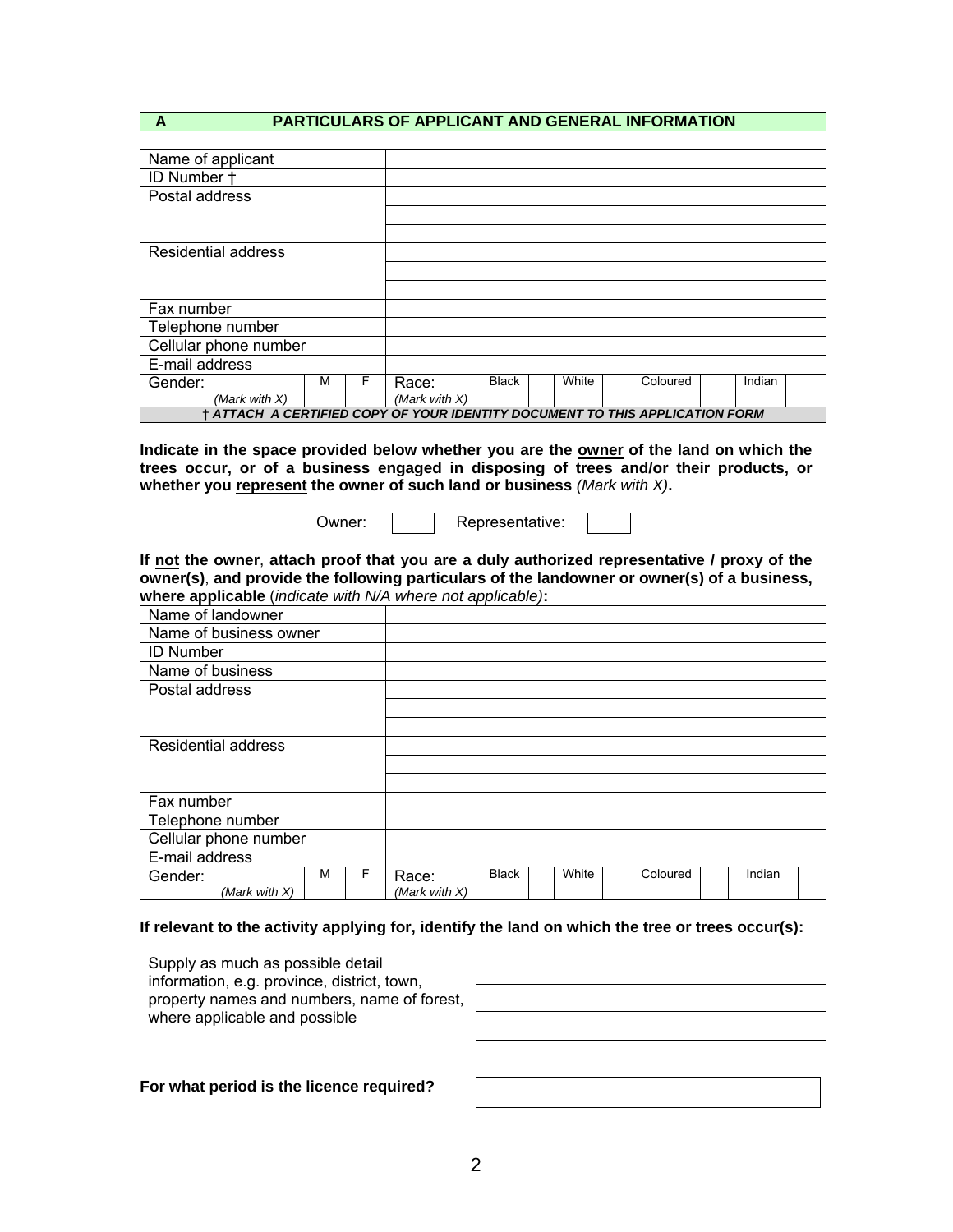| B           | CUT, DISTURB, DAMAGE <sup>1</sup> OR DESTROY A TREE <sup>2</sup> / TREES <sup>2</sup> FROM ONE OR<br><b>MORE OF THE FOLLOWING PROTECTED TREE CLASSES3:</b>                                                                                                                                                                                                                                                                                                                                                                                                                                                                                                                                                                        |
|-------------|-----------------------------------------------------------------------------------------------------------------------------------------------------------------------------------------------------------------------------------------------------------------------------------------------------------------------------------------------------------------------------------------------------------------------------------------------------------------------------------------------------------------------------------------------------------------------------------------------------------------------------------------------------------------------------------------------------------------------------------|
|             | (To be completed by the owner, or his/her authorized representative, of the land on which the trees occur)                                                                                                                                                                                                                                                                                                                                                                                                                                                                                                                                                                                                                        |
|             | Mark with X:<br>a specific individual tree<br>a)<br>(an individually proclaimed indigenous or exotic tree)<br>a specific group of trees<br>b)<br>(may be indigenous or exotic)<br>a specific woodland<br>C)<br>(savanna or bushveld)<br>a specific tree species<br>d)<br>(A list of proclaimed indigenous species is gazetted annually)<br>[Note1: Damage includes that caused by pruning or de-limbing, and bark harvesting]<br>[Note <sup>2</sup> : Including dead trees]<br>[Note <sup>3</sup> : Most of the applications will be for class d), where all specimens of a declared species (mostly<br>indigenous) are protected]<br>Attach a copy of a 1: 10 000, 1:50 000 or similar suitable topo-cadastral or orthophoto map |
|             | showing the location of the trees in the case of protected classes b) and c) above.                                                                                                                                                                                                                                                                                                                                                                                                                                                                                                                                                                                                                                               |
|             |                                                                                                                                                                                                                                                                                                                                                                                                                                                                                                                                                                                                                                                                                                                                   |
| $\mathbf c$ | PRUNE OR DE-LIMB INDIVIDUAL TREES                                                                                                                                                                                                                                                                                                                                                                                                                                                                                                                                                                                                                                                                                                 |
|             |                                                                                                                                                                                                                                                                                                                                                                                                                                                                                                                                                                                                                                                                                                                                   |
|             | (To be completed by the owner, or his/her authorized representative, of the land on which the trees occur)                                                                                                                                                                                                                                                                                                                                                                                                                                                                                                                                                                                                                        |
|             | a) For what purpose?                                                                                                                                                                                                                                                                                                                                                                                                                                                                                                                                                                                                                                                                                                              |
|             |                                                                                                                                                                                                                                                                                                                                                                                                                                                                                                                                                                                                                                                                                                                                   |
|             |                                                                                                                                                                                                                                                                                                                                                                                                                                                                                                                                                                                                                                                                                                                                   |
|             |                                                                                                                                                                                                                                                                                                                                                                                                                                                                                                                                                                                                                                                                                                                                   |
|             |                                                                                                                                                                                                                                                                                                                                                                                                                                                                                                                                                                                                                                                                                                                                   |
|             | b) Name the tree/trees:                                                                                                                                                                                                                                                                                                                                                                                                                                                                                                                                                                                                                                                                                                           |
|             | c) How many trees?                                                                                                                                                                                                                                                                                                                                                                                                                                                                                                                                                                                                                                                                                                                |
|             | d) Give an indication of the characteristics/size/dimensions of the tree/trees (e.g. multi-/<br>single-stemmed, shrub/tree, stunted, deformed or of good form; height, extent of crown):                                                                                                                                                                                                                                                                                                                                                                                                                                                                                                                                          |

e Describe the condition of the tree/trees (e.g. whether sparse or dense, healthy, diseased, senile, dying or dead):

**\_\_\_\_\_\_\_\_\_\_\_\_\_\_\_\_\_\_\_\_\_\_\_\_\_\_\_\_\_\_\_\_\_\_\_\_\_\_\_\_\_\_\_\_\_\_\_\_\_\_\_\_\_\_\_\_\_\_\_\_\_\_\_\_\_\_\_\_\_\_\_** 

**\_\_\_\_\_\_\_\_\_\_\_\_\_\_\_\_\_\_\_\_\_\_\_\_\_\_\_\_\_\_\_\_\_\_\_\_\_\_\_\_\_\_\_\_\_\_\_\_\_\_\_\_\_\_\_\_\_\_\_\_\_\_\_\_\_\_\_\_\_\_\_** 

\_\_\_\_\_\_\_\_\_\_\_\_\_\_\_\_\_\_\_\_\_\_\_\_\_\_\_\_\_\_\_\_\_\_\_\_\_\_\_\_\_\_\_\_\_\_\_\_\_\_\_\_\_\_\_\_\_\_\_\_\_\_\_\_\_\_\_\_\_\_\_

\_\_\_\_\_\_\_\_\_\_\_\_\_\_\_\_\_\_\_\_\_\_\_\_\_\_\_\_\_\_\_\_\_\_\_\_\_\_\_\_\_\_\_\_\_\_\_\_\_\_\_\_\_\_\_\_\_\_\_\_\_\_\_\_\_\_\_\_\_\_\_

\_\_\_\_\_\_\_\_\_\_\_\_\_\_\_\_\_\_\_\_\_\_\_\_\_\_\_\_\_\_\_\_\_\_\_\_\_\_\_\_\_\_\_\_\_\_\_\_\_\_\_\_\_\_\_\_\_\_\_\_\_\_\_\_\_\_\_\_\_\_\_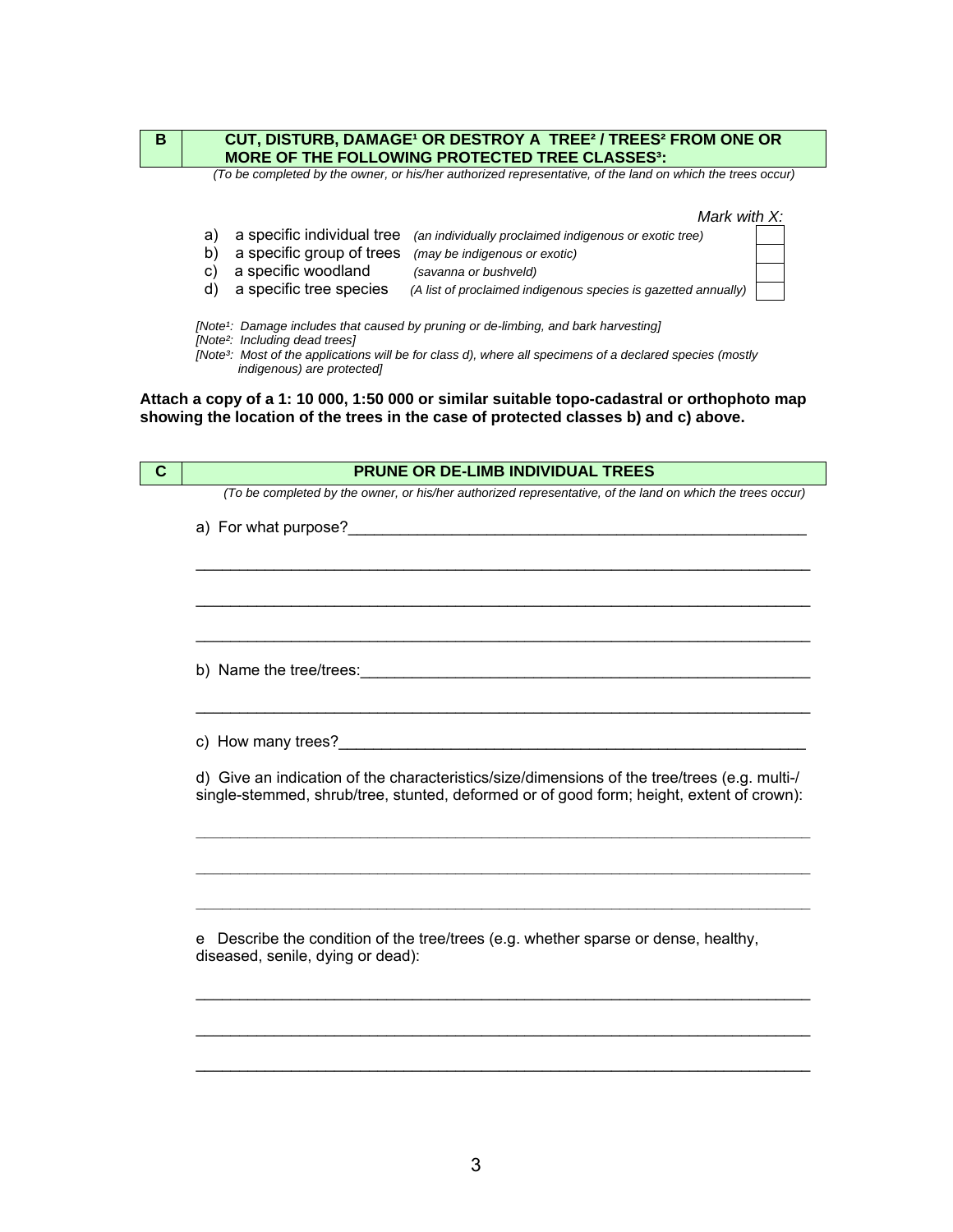| <b>Sketch plan attached?</b> (Mark with X)<br>ves<br>Documents attached? (Mark with X)<br><b>ves</b><br><b>DISTURB TREES</b><br>a) For what purpose?<br><u> a</u> | <b>CUT, DESTROY AND/OR TRANSPLANT PROTECTED TREES TO CHANGE THE</b><br><b>LAND USE</b>                                                                                                  |
|-------------------------------------------------------------------------------------------------------------------------------------------------------------------|-----------------------------------------------------------------------------------------------------------------------------------------------------------------------------------------|
|                                                                                                                                                                   | (To be completed by the owner, or his/her authorized representative, of the land on which the trees occur)                                                                              |
|                                                                                                                                                                   | a) State whether it is for agriculture, development of infrastructure, clearing of<br>firebreaks, etc., and provide reasons:                                                            |
|                                                                                                                                                                   |                                                                                                                                                                                         |
|                                                                                                                                                                   | b) Name the trees                                                                                                                                                                       |
|                                                                                                                                                                   |                                                                                                                                                                                         |
|                                                                                                                                                                   | d) Give an indication of the characteristics/size/dimensions of the tree/trees (e.g. multi-<br>/single stemmed, shrub/tree, stunted, deformed or of good form; height, extent of crown) |
|                                                                                                                                                                   |                                                                                                                                                                                         |
|                                                                                                                                                                   | e) Describe the condition of the tree/trees (e.g. whether sparse or dense, healthy,                                                                                                     |
|                                                                                                                                                                   | f) Attach sketch plan and description to illustrate how trees will be affected by<br>development.                                                                                       |
|                                                                                                                                                                   | no                                                                                                                                                                                      |
|                                                                                                                                                                   | g) Attach approved building plans and other documentary evidence of compliance with<br>other legislation governing changes in land use                                                  |
|                                                                                                                                                                   | no                                                                                                                                                                                      |
|                                                                                                                                                                   |                                                                                                                                                                                         |
|                                                                                                                                                                   | (To be completed by the owner, or his/her authorized representative, of the land on which the trees occur)                                                                              |
|                                                                                                                                                                   |                                                                                                                                                                                         |
|                                                                                                                                                                   |                                                                                                                                                                                         |
|                                                                                                                                                                   |                                                                                                                                                                                         |
|                                                                                                                                                                   |                                                                                                                                                                                         |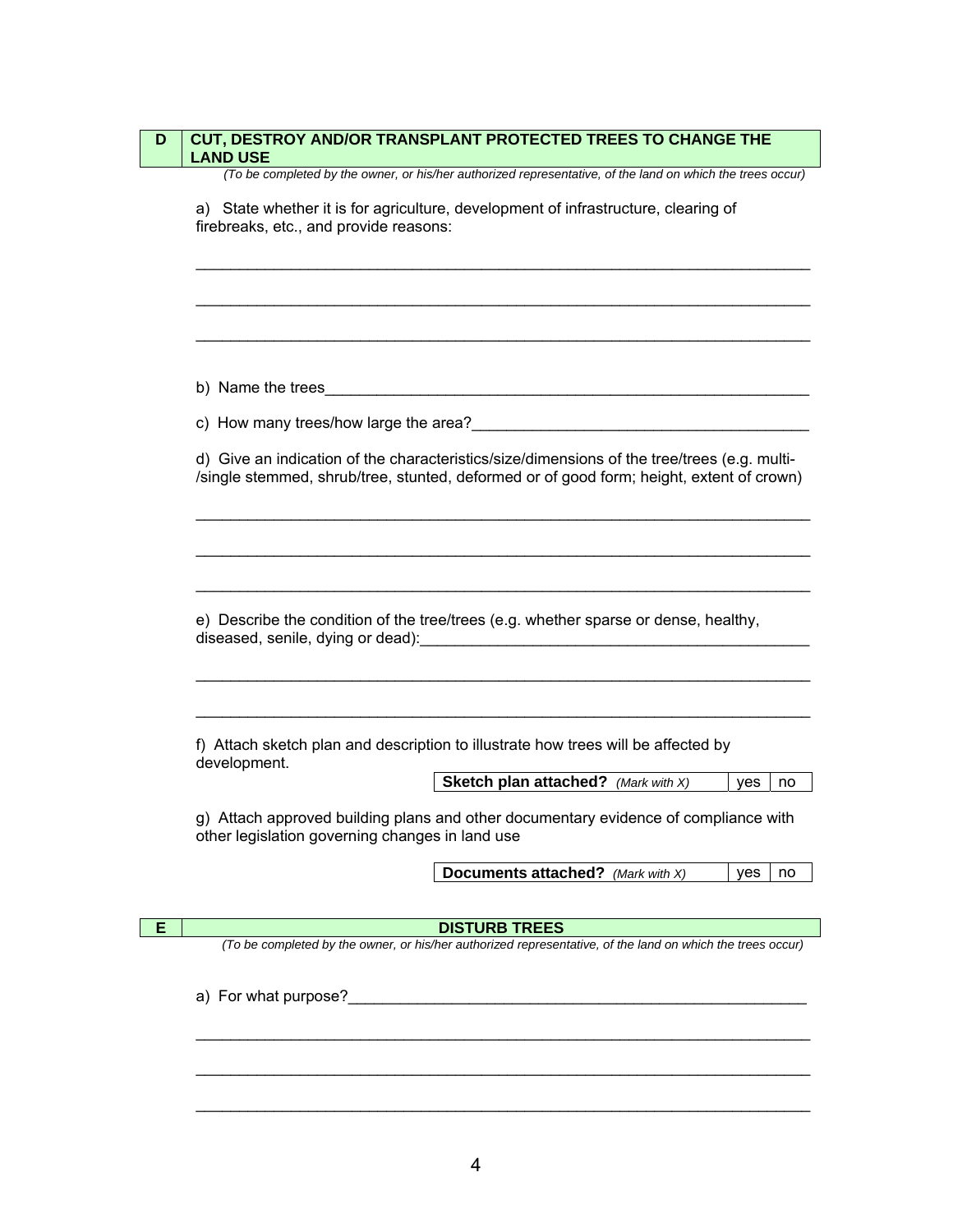b) Name the trees \_\_\_\_\_\_\_\_\_\_\_\_\_\_\_\_\_\_\_\_\_\_\_\_\_\_\_\_\_\_\_\_\_\_\_\_\_\_\_\_\_\_\_\_\_\_\_\_\_\_\_\_\_\_\_

c) How many trees?

d) Give an indication of the characteristics/size/dimensions of the tree/trees (e.g.multi- /single stemmed, shrub/tree, stunted, deformed or of good form; height, extent of crown)

\_\_\_\_\_\_\_\_\_\_\_\_\_\_\_\_\_\_\_\_\_\_\_\_\_\_\_\_\_\_\_\_\_\_\_\_\_\_\_\_\_\_\_\_\_\_\_\_\_\_\_\_\_\_\_\_\_\_\_\_\_\_\_\_\_\_\_\_\_\_\_

\_\_\_\_\_\_\_\_\_\_\_\_\_\_\_\_\_\_\_\_\_\_\_\_\_\_\_\_\_\_\_\_\_\_\_\_\_\_\_\_\_\_\_\_\_\_\_\_\_\_\_\_\_\_\_\_\_\_\_\_\_\_\_\_\_\_\_\_\_\_\_

\_\_\_\_\_\_\_\_\_\_\_\_\_\_\_\_\_\_\_\_\_\_\_\_\_\_\_\_\_\_\_\_\_\_\_\_\_\_\_\_\_\_\_\_\_\_\_\_\_\_\_\_\_\_\_\_\_\_\_\_\_\_\_\_\_\_\_\_\_\_\_

\_\_\_\_\_\_\_\_\_\_\_\_\_\_\_\_\_\_\_\_\_\_\_\_\_\_\_\_\_\_\_\_\_\_\_\_\_\_\_\_\_\_\_\_\_\_\_\_\_\_\_\_\_\_\_\_\_\_\_\_\_\_\_\_\_\_\_\_\_\_\_

\_\_\_\_\_\_\_\_\_\_\_\_\_\_\_\_\_\_\_\_\_\_\_\_\_\_\_\_\_\_\_\_\_\_\_\_\_\_\_\_\_\_\_\_\_\_\_\_\_\_\_\_\_\_\_\_\_\_\_\_\_\_\_\_\_\_\_\_\_\_\_

e) Describe the condition of the tree/trees (e.g. whether sparse or dense, healthy, diseased, senile, dying or dead):

**F SELECTIVELY CUT, DESTROY OR TRANSPLANT INDIVIDUAL TREES/SEEDLINGS**  *(To be completed by the owner, or his/her authorized representative, of the land on which the trees occur)*

a) For what main purpose?

\_\_\_\_\_\_\_\_\_\_\_\_\_\_\_\_\_\_\_\_\_\_\_\_\_\_\_\_\_\_\_\_\_\_\_\_\_\_\_\_\_\_\_\_\_\_\_\_\_\_\_\_\_\_\_\_\_\_\_\_\_\_\_\_\_\_\_\_\_\_\_ *(If it is for control of bush encroachment in woodlands, attach the recommendation of the Dept. of Agriculture, relating to bush encroachment densities, methods of control, and herbicide application rates.)*

\_\_\_\_\_\_\_\_\_\_\_\_\_\_\_\_\_\_\_\_\_\_\_\_\_\_\_\_\_\_\_\_\_\_\_\_\_\_\_\_\_\_\_\_\_\_\_\_\_\_\_\_\_\_\_\_\_\_\_\_\_\_\_\_\_\_\_\_\_\_\_

b) Name the trees

c) Give an indication of the characteristics/size/dimensions of the tree/trees (e.g. multi- /single stemmed, shrub/tree, stunted, deformed or of good form; height, extent of crown)

\_\_\_\_\_\_\_\_\_\_\_\_\_\_\_\_\_\_\_\_\_\_\_\_\_\_\_\_\_\_\_\_\_\_\_\_\_\_\_\_\_\_\_\_\_\_\_\_\_\_\_\_\_\_\_\_\_\_\_\_\_\_\_\_\_\_\_\_\_\_\_

\_\_\_\_\_\_\_\_\_\_\_\_\_\_\_\_\_\_\_\_\_\_\_\_\_\_\_\_\_\_\_\_\_\_\_\_\_\_\_\_\_\_\_\_\_\_\_\_\_\_\_\_\_\_\_\_\_\_\_\_\_\_\_\_\_\_\_\_\_\_\_

\_\_\_\_\_\_\_\_\_\_\_\_\_\_\_\_\_\_\_\_\_\_\_\_\_\_\_\_\_\_\_\_\_\_\_\_\_\_\_\_\_\_\_\_\_\_\_\_\_\_\_\_\_\_\_\_\_\_\_\_\_\_\_\_\_\_\_\_\_\_\_

\_\_\_\_\_\_\_\_\_\_\_\_\_\_\_\_\_\_\_\_\_\_\_\_\_\_\_\_\_\_\_\_\_\_\_\_\_\_\_\_\_\_\_\_\_\_\_\_\_\_\_\_\_\_\_\_\_\_\_\_\_\_\_\_\_\_\_\_\_\_\_

\_\_\_\_\_\_\_\_\_\_\_\_\_\_\_\_\_\_\_\_\_\_\_\_\_\_\_\_\_\_\_\_\_\_\_\_\_\_\_\_\_\_\_\_\_\_\_\_\_\_\_\_\_\_\_\_\_\_\_\_\_\_\_\_\_\_\_\_\_\_\_

\_\_\_\_\_\_\_\_\_\_\_\_\_\_\_\_\_\_\_\_\_\_\_\_\_\_\_\_\_\_\_\_\_\_\_\_\_\_\_\_\_\_\_\_\_\_\_\_\_\_\_\_\_\_\_\_\_\_\_\_\_\_\_\_\_\_\_\_\_\_\_

\_\_\_\_\_\_\_\_\_\_\_\_\_\_\_\_\_\_\_\_\_\_\_\_\_\_\_\_\_\_\_\_\_\_\_\_\_\_\_\_\_\_\_\_\_\_\_\_\_\_\_\_\_\_\_\_\_\_\_\_\_\_\_\_\_\_\_\_\_\_\_

d) Describe the condition of the tree/trees (e.g. whether sparse or dense, healthy, diseased, senile, dying or dead):\_\_\_\_\_\_\_\_\_\_\_\_\_\_\_\_\_\_\_\_\_\_\_\_\_\_\_\_\_\_\_\_\_\_\_\_\_\_\_\_\_\_\_\_\_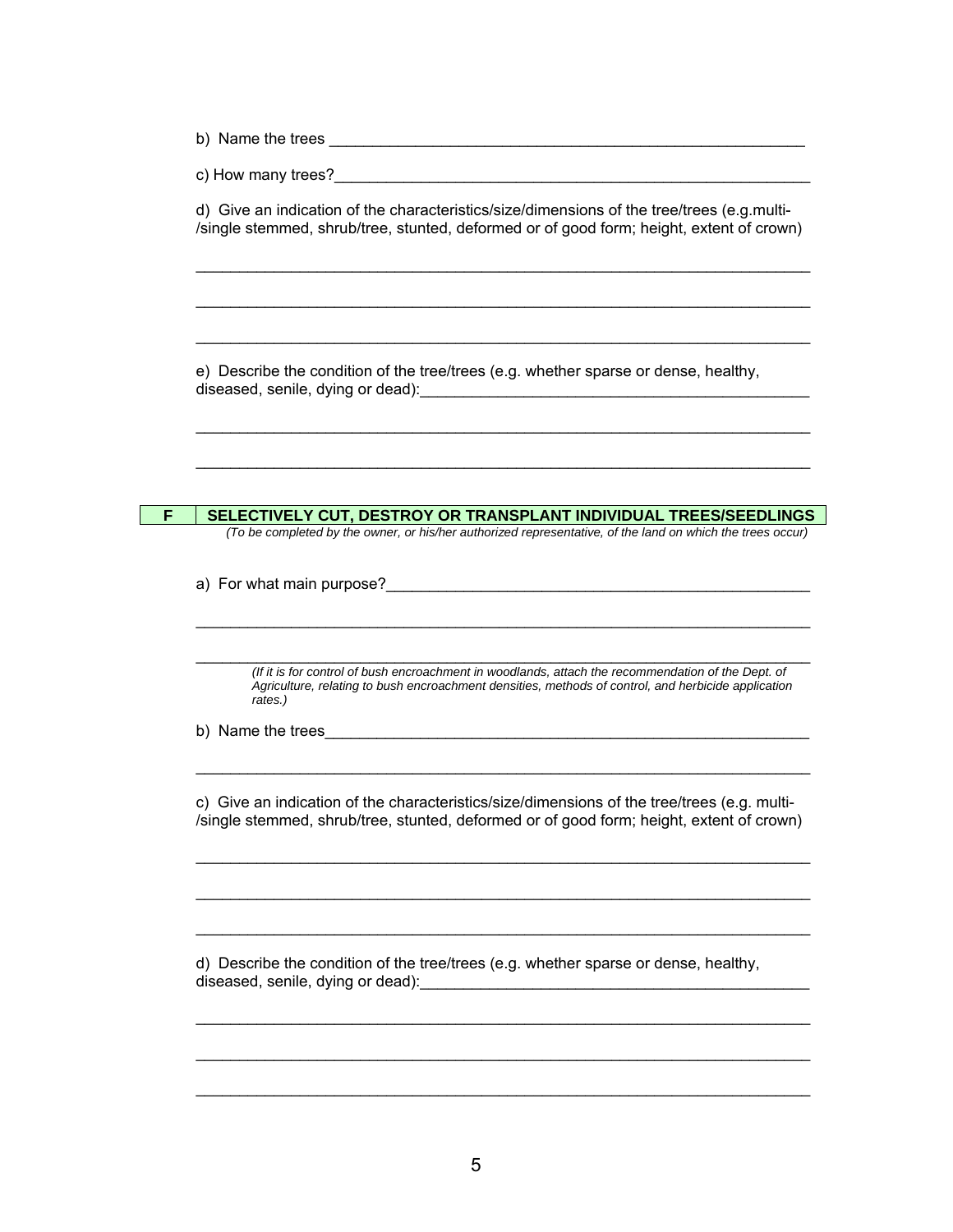|    | USE TIMBER DERIVED FROM PROTECTED TREES                                                                                                                                                                                        |
|----|--------------------------------------------------------------------------------------------------------------------------------------------------------------------------------------------------------------------------------|
|    | (I.e. relating to trees cut, destroyed or damaged in Parts D & F above, or lying dead trees)                                                                                                                                   |
|    | a) For what purpose?<br><u> a</u>                                                                                                                                                                                              |
|    |                                                                                                                                                                                                                                |
|    |                                                                                                                                                                                                                                |
|    |                                                                                                                                                                                                                                |
|    |                                                                                                                                                                                                                                |
|    |                                                                                                                                                                                                                                |
|    |                                                                                                                                                                                                                                |
|    |                                                                                                                                                                                                                                |
|    | c) Is the timber from live or dead trees? (state): ______________________________                                                                                                                                              |
|    |                                                                                                                                                                                                                                |
|    | d) Estimated mass/volume/number of trees/logs/bundles/loads, etc.:                                                                                                                                                             |
|    |                                                                                                                                                                                                                                |
|    |                                                                                                                                                                                                                                |
|    | e) Is processing involved, and if so, describe: expression and interventional contract of the state of the state of the state of the state of the state of the state of the state of the state of the state of the state of th |
|    |                                                                                                                                                                                                                                |
|    |                                                                                                                                                                                                                                |
|    |                                                                                                                                                                                                                                |
|    |                                                                                                                                                                                                                                |
|    | SELL OR DONATE TIMBER DERIVED FROM PROTECTED TREES                                                                                                                                                                             |
|    | (I.e. relating to trees cut, destroyed or damaged in Parts D & F above, or lying dead trees)                                                                                                                                   |
|    |                                                                                                                                                                                                                                |
| a) |                                                                                                                                                                                                                                |
|    |                                                                                                                                                                                                                                |
|    |                                                                                                                                                                                                                                |
|    |                                                                                                                                                                                                                                |
|    |                                                                                                                                                                                                                                |
|    |                                                                                                                                                                                                                                |
|    | c) Estimated mass/volume/number of trees/logs/bundles/loads, etc.:                                                                                                                                                             |
|    |                                                                                                                                                                                                                                |
|    |                                                                                                                                                                                                                                |
|    | d) Provide name and address of buyer/donee:<br>the control of the control of the control of the control of the control of the control of                                                                                       |
|    |                                                                                                                                                                                                                                |
|    |                                                                                                                                                                                                                                |
|    |                                                                                                                                                                                                                                |
|    |                                                                                                                                                                                                                                |
|    |                                                                                                                                                                                                                                |

**List of retailers attached?** *(Mark with X)* | yes | no

*relevant, e.g. if you are reselling firewood to retailers.*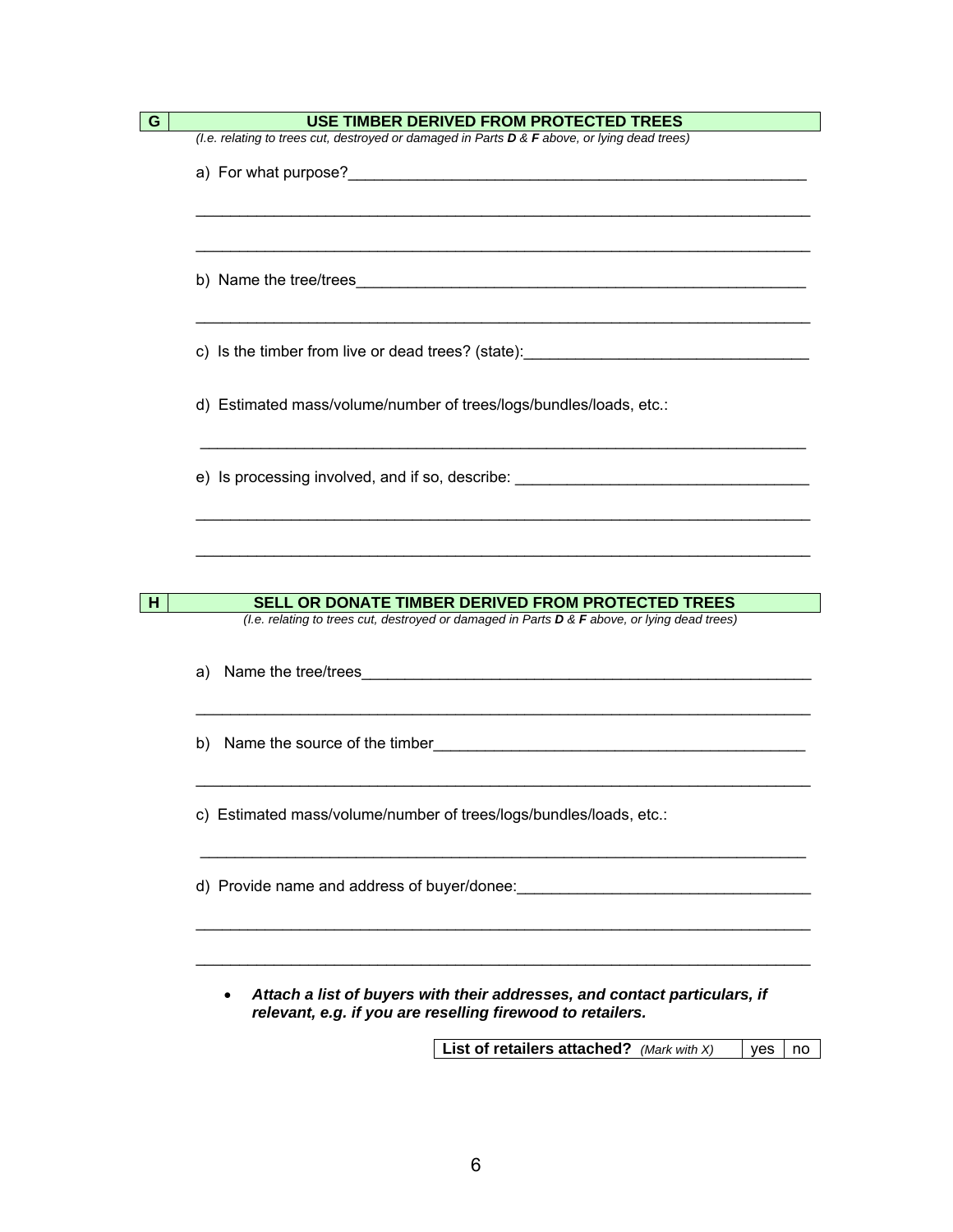|   | HARVEST PRODUCE OTHER THAN TIMBER, DERIVED FROM PROTECTED TREES                                                                                                                                                                    |
|---|------------------------------------------------------------------------------------------------------------------------------------------------------------------------------------------------------------------------------------|
|   | (To be completed by the owner, or his/her authorized representative, of the land on which the trees occur)                                                                                                                         |
|   |                                                                                                                                                                                                                                    |
|   |                                                                                                                                                                                                                                    |
|   |                                                                                                                                                                                                                                    |
|   |                                                                                                                                                                                                                                    |
|   |                                                                                                                                                                                                                                    |
|   |                                                                                                                                                                                                                                    |
|   |                                                                                                                                                                                                                                    |
| J | TRANSPORT, MOVE, OR EXPORT PRODUCE OTHER THAN TIMBER, DERIVED FROM<br><b>PROTECTED TREES</b>                                                                                                                                       |
|   |                                                                                                                                                                                                                                    |
|   | b) Name the produce: <u>contained</u> and a series of the product of the series of the series of the series of the series of the series of the series of the series of the series of the series of the series of the series of the |
|   | c) From where? (specify forest, property, owner, country, etc.) _________________                                                                                                                                                  |
|   | d) To where? (specify country, destination, buyer, processor, etc.) ___________________                                                                                                                                            |

• *Attach copy of licence issued to owner of property to harvest produce other than timber, derived from protected trees. In the case of non-wood produce of a species protected in SA, but that is imported from neighbouring countries, attach documentary evidence that such produce was/is being obtained legally, and was/is being legally imported by way of a permit issued in terms of section 3(1) of the Agricultural Pests Act, 1983.* 

\_\_\_\_\_\_\_\_\_\_\_\_\_\_\_\_\_\_\_\_\_\_\_\_\_\_\_\_\_\_\_\_\_\_\_\_\_\_\_\_\_\_\_\_\_\_\_\_\_\_\_\_\_\_\_\_\_\_\_\_\_\_\_\_\_\_\_\_\_\_

**Copy of licence / documentary evidence attached?** *(Mark with X)* | yes | no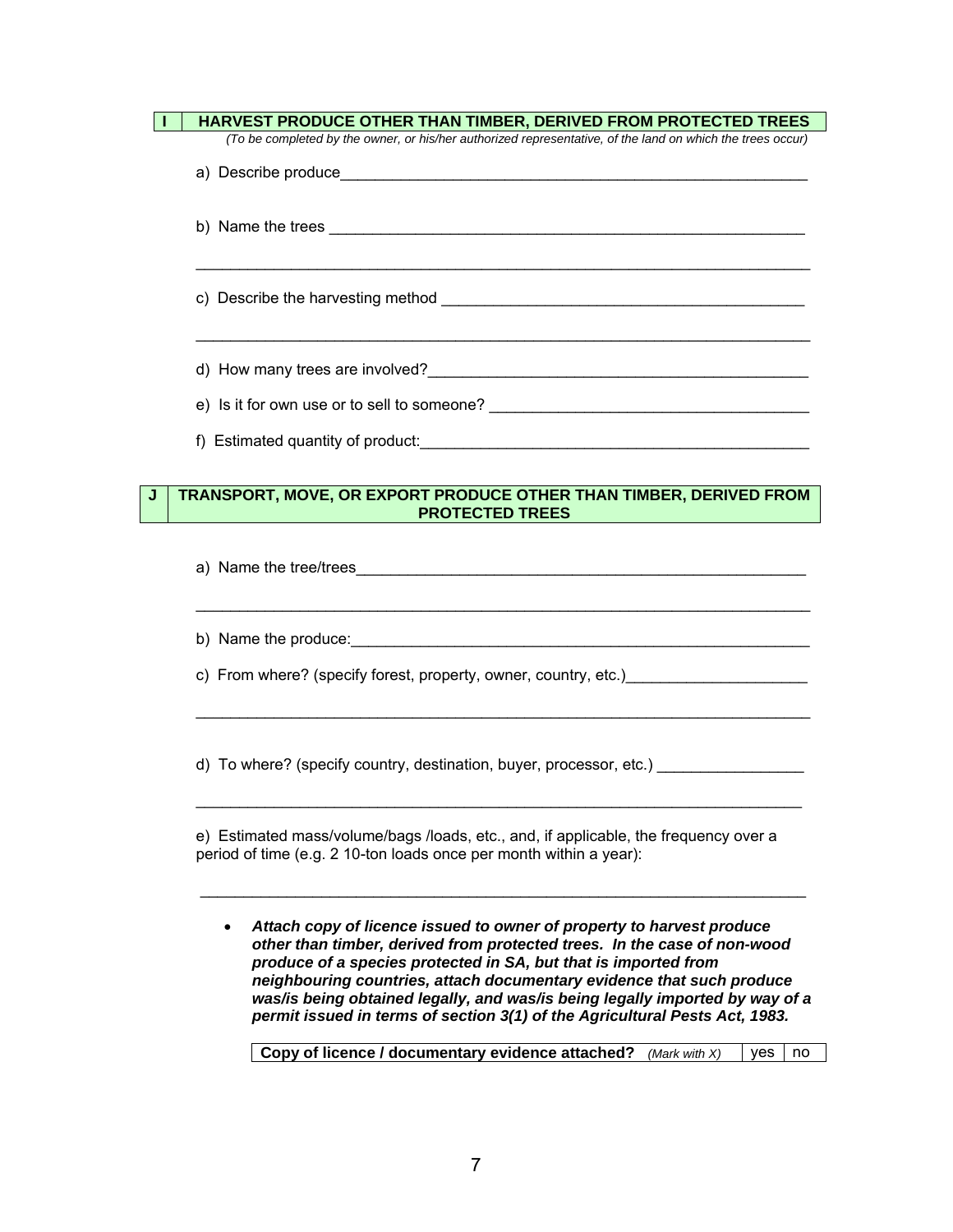#### **K TRANSPORT, MOVE, OR EXPORT TRANSPLANTED TREES/SEEDLINGS OR TIMBER DERIVED FROM PROTECTED TREES**

| a) Name the tree/trees                                                                                                                                                            |
|-----------------------------------------------------------------------------------------------------------------------------------------------------------------------------------|
| c) In what form? (trees/seedlings, logs, edged logs, beams, planks, poles, firewood, &c.)                                                                                         |
| c) From where? (specify forest, property, owner, country, etc.)                                                                                                                   |
| d) To where? (specify country, destination, buyer, sawmill, etc.                                                                                                                  |
| e) Estimated mass/volume/number of trees/logs/bundles/loads, etc., and, if applicable,<br>the frequency over a period of time (e.g. 2 10-ton loads once per month within a year): |

• *Attach copy of licence issued to owner of property to cut, destroy or transplant protected trees/seedlings, or to use timber. In the case of timber of a species protected in SA, but that is imported from neighbouring countries, attach documentary evidence that timber was/is being obtained legally, and was/is being legally imported by way of a permit issued in terms of section 3(1) of the Agricultural Pests Act, 1983.* 

\_\_\_\_\_\_\_\_\_\_\_\_\_\_\_\_\_\_\_\_\_\_\_\_\_\_\_\_\_\_\_\_\_\_\_\_\_\_\_\_\_\_\_\_\_\_\_\_\_\_\_\_\_\_\_\_\_\_\_\_\_\_\_\_\_\_\_\_\_\_

**Copy of licence / documentary evidence attached?** *(Mark with X)* | yes | no

## **L PURCHASE, RECEIVE OR POSSESS TRANSPLANTED TREES/SEEDLINGS OR TIMBER DERIVED FROM PROTECTED TREES**

a) From where/whom? (specify forest, property, owner, seller, country)

b) Name the trees

c) In what form? (trees/seedlings, logs, edged logs, beams, planks, poles, firewood, etc.)

\_\_\_\_\_\_\_\_\_\_\_\_\_\_\_\_\_\_\_\_\_\_\_\_\_\_\_\_\_\_\_\_\_\_\_\_\_\_\_\_\_\_\_\_\_\_\_\_\_\_\_\_\_\_\_\_\_\_\_\_\_\_\_\_\_\_\_\_\_\_\_

\_\_\_\_\_\_\_\_\_\_\_\_\_\_\_\_\_\_\_\_\_\_\_\_\_\_\_\_\_\_\_\_\_\_\_\_\_\_\_\_\_\_\_\_\_\_\_\_\_\_\_\_\_\_\_\_\_\_\_\_\_\_\_\_\_\_\_\_\_\_\_

d) How acquired? (mention if it has been/will be bought, or has been/will be received as a donation/free of charge)

\_\_\_\_\_\_\_\_\_\_\_\_\_\_\_\_\_\_\_\_\_\_\_\_\_\_\_\_\_\_\_\_\_\_\_\_\_\_\_\_\_\_\_\_\_\_\_\_\_\_\_\_\_\_\_\_\_\_\_\_\_\_\_\_\_\_\_\_\_\_\_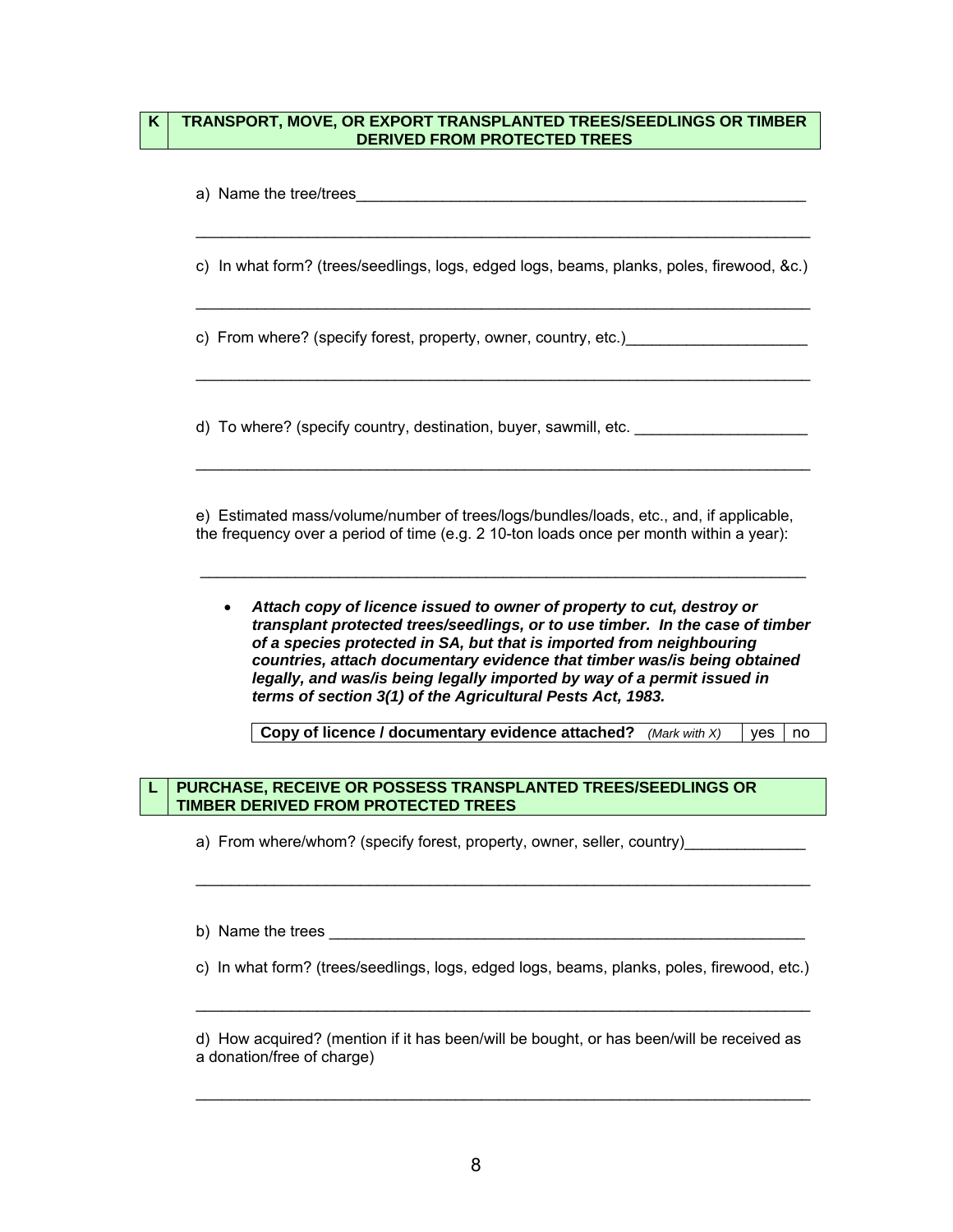e) Estimated mass/volume/number of trees/logs/bundles/loads, etc., and, if applicable, the frequency over a period of time (e.g. 2 10-ton loads once per month within a year):

\_\_\_\_\_\_\_\_\_\_\_\_\_\_\_\_\_\_\_\_\_\_\_\_\_\_\_\_\_\_\_\_\_\_\_\_\_\_\_\_\_\_\_\_\_\_\_\_\_\_\_\_\_\_\_\_\_\_\_\_\_\_\_\_\_\_\_\_\_\_

• *Attach copy of licence issued to owner of property to cut, destroy or transplant protected trees/seedlings, or to use timber. In the case of timber of a species protected in SA, but that is imported from neighbouring countries, attach documentary evidence that timber was/is being obtained legally, and was/is being legally imported by way of a permit issued in terms of section 3(1) of the Agricultural Pests Act, 1983.* 

**Copy of licence / documentary evidence attached?** *(Mark with X)* | yes | no

| Was a licence, such as you are applying for, granted to you before? (Mark with X)   yes   No |  |
|----------------------------------------------------------------------------------------------|--|
| Licence No.: 」<br>(If yes, provide the licence number)                                       |  |

## **DECLARATION BY APPLICANT**

*I*, the undersigned, declare that all the particulars furnished by me in this application form are true *and correct.* 

| <b>SIGNATURE:</b> |      |
|-------------------|------|
|                   | DATT |
|                   |      |